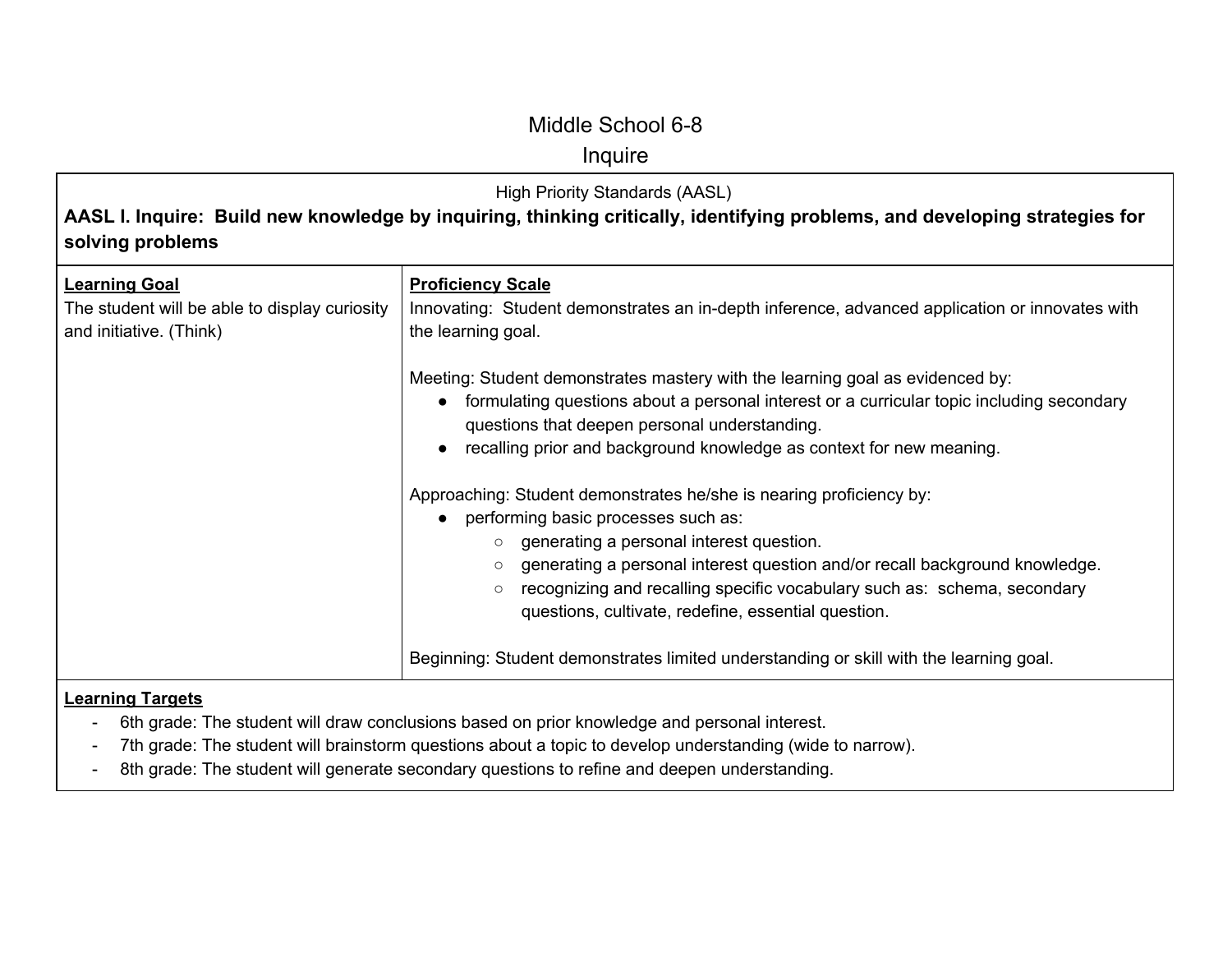**AASL I. Inquire: Build new knowledge by inquiring, thinking critically, identifying problems, and developing strategies for solving problems**

| <b>Learning Goal</b><br>The student will be able to engage with<br>new knowledge by following a process.<br>(Create) | <b>Proficiency Scale</b><br>Innovating: Student demonstrates an in-depth inference, advanced application or innovates with<br>the learning goal.                                                                                                                                                                                          |
|----------------------------------------------------------------------------------------------------------------------|-------------------------------------------------------------------------------------------------------------------------------------------------------------------------------------------------------------------------------------------------------------------------------------------------------------------------------------------|
|                                                                                                                      | Meeting: Student demonstrates mastery with the learning goal as evidenced by:<br>using evidence to investigate questions.<br>deciding and implementing a plan to fill knowledge gaps.<br>engaging in sustained inquiry.                                                                                                                   |
|                                                                                                                      | Approaching: Student demonstrates he/she is nearing proficiency by:<br>performing basic processes such as:<br>using some evidence to investigate questions.<br>$\circ$<br>identifying and limiting outlying results.<br>$\circ$<br>recognizing and recalling specific vocabulary such as: database, domains, peer<br>$\circ$<br>reviewed. |
|                                                                                                                      | Beginning: Student demonstrates limited understanding or skill with the learning goal.                                                                                                                                                                                                                                                    |

- 6th grade: The student will be able to select digital tools to research findings with a curriculum specific topic.
- 7th grade: The student will be able to design and research findings using digital tools within a curriculum specific topic.
- 8th grade: The student will be able to design, critique, and refine using digital tools within a curriculum specific topic.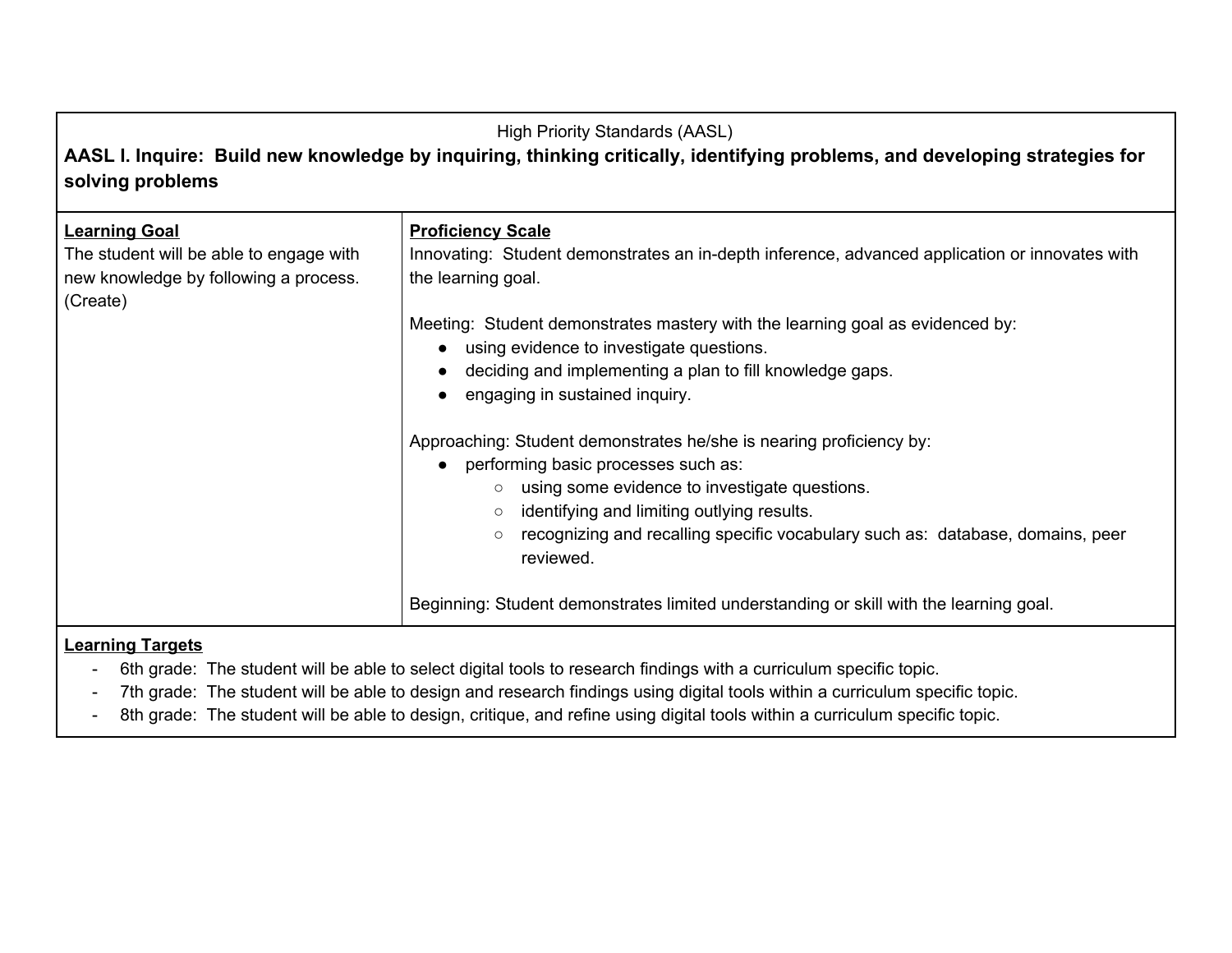**AASL I. Inquire: Build new knowledge by inquiring, thinking critically, identifying problems, and developing strategies for solving problems**

| <b>Learning Goals</b><br>The student will adapt, communicate, and<br>exchange learning products with others.<br>(Share) | <b>Proficiency Scale</b><br>Innovating: Student demonstrates an in-depth inference, advanced application or innovates with the<br>learning goal. |
|-------------------------------------------------------------------------------------------------------------------------|--------------------------------------------------------------------------------------------------------------------------------------------------|
|                                                                                                                         | Meeting: Student demonstrates mastery with the learning goal as evidenced by:                                                                    |
|                                                                                                                         | interacting with content presented by others.                                                                                                    |
|                                                                                                                         | providing constructive feedback to and acting on feedback to improve.                                                                            |
|                                                                                                                         | sharing products with an authentic audience.                                                                                                     |
|                                                                                                                         | using reflection to guide informed decisions with real world connections.                                                                        |
|                                                                                                                         |                                                                                                                                                  |
|                                                                                                                         | Approaching: Student demonstrates he/she is nearing proficiency by:                                                                              |
|                                                                                                                         | performing basic processes such as:                                                                                                              |
|                                                                                                                         | critiquing others in a constructive and respectful manner.<br>$\circ$                                                                            |
|                                                                                                                         | attending to content presented by others.<br>$\circlearrowright$                                                                                 |
|                                                                                                                         | recognizing and recalling specific vocabulary such as: constructive criticism,                                                                   |
|                                                                                                                         | compromise and conflict, evaluate, authentic audience.                                                                                           |
|                                                                                                                         |                                                                                                                                                  |
|                                                                                                                         | Beginning: Student demonstrates limited understanding or skill with the learning goal.                                                           |
|                                                                                                                         |                                                                                                                                                  |

- 6th grade: The student will be able to use feedback to modify and demonstrate their learning.
- 7th grade: The student will be able to use technology to seek feedback that informs and improves their practice.
- 8th grade: The student will be able to share and present findings to a group, respectfully critique, clarify, and refine product.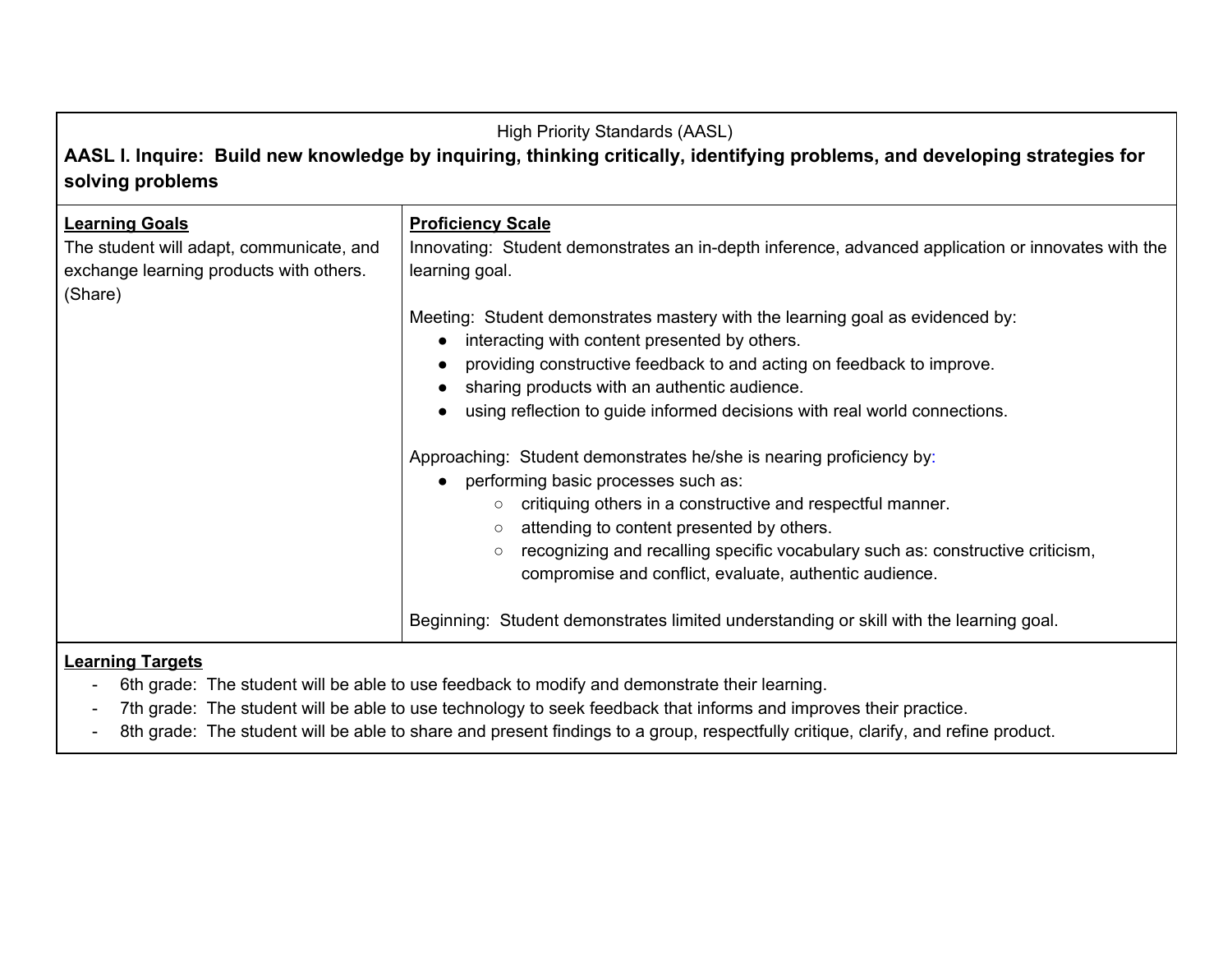### **Curate**

| High Priority Standards (AASL)<br>AASL IV. Curate: Make meaning for oneself and others by collecting, organizing, and sharing resources of personal<br>relevance |                                                                                                                                                                                                                                                                                                                                                                                                         |
|------------------------------------------------------------------------------------------------------------------------------------------------------------------|---------------------------------------------------------------------------------------------------------------------------------------------------------------------------------------------------------------------------------------------------------------------------------------------------------------------------------------------------------------------------------------------------------|
| <b>Learning Goal</b><br>The student will act on an information<br>need. (Think)                                                                                  | <b>Proficiency Scale</b><br>Innovating: Student demonstrates an in-depth inference, advanced application or innovates with<br>the learning goal.                                                                                                                                                                                                                                                        |
|                                                                                                                                                                  | Meeting: Student demonstrates mastery with the learning goal as evidenced by:<br>curating a variety of resources with multiple points of view.<br>$\bullet$<br>integrating and depicting understanding gained from resources.<br>Approaching: Student demonstrates he/she is nearing proficiency by:<br>performing basic processes such as:<br>$\bullet$<br>determining the need to gather information. |
|                                                                                                                                                                  | curating and identifying informational resources.<br>$\circlearrowright$<br>recognizing and recalling specific vocabulary such as: copyright, intellectual<br>$\circlearrowright$<br>ownership, text features, google suite, nonfiction: traditional, narrative, expository,<br>browsable.                                                                                                              |
|                                                                                                                                                                  | Beginning: Student demonstrates limited understanding or skill with the learning goal.                                                                                                                                                                                                                                                                                                                  |

- 6th grade: The student will be able to identify the need for a variety of resources within a given product.
- 7th grade: The student will be able to identify a variety of resources and choose a tool to present their information.
- 8th grade: The student will be able to identify a variety of resources, tools, and products for meeting the desired objective.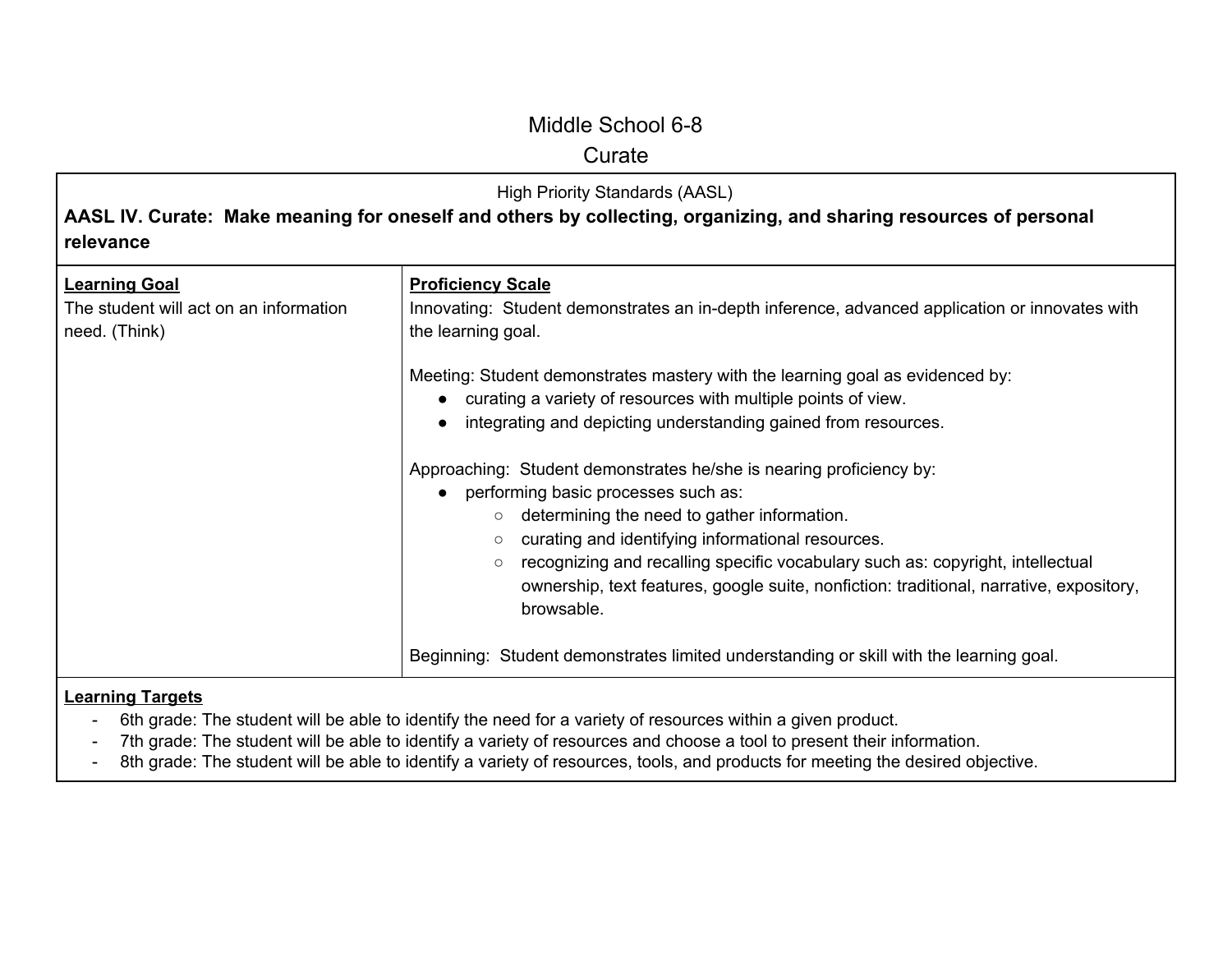**AASL IV. Curate: Make meaning for oneself and others by collecting, organizing, and sharing resources of personal relevance**

| <b>Learning Goal</b><br>The student will gather information<br>appropriate to the task. (Create) | <b>Proficiency Scale</b><br>Innovating: Student demonstrates an in-depth inference, advanced application or innovates with<br>the learning goal.                                                                                                                                                                                                                                                                                  |
|--------------------------------------------------------------------------------------------------|-----------------------------------------------------------------------------------------------------------------------------------------------------------------------------------------------------------------------------------------------------------------------------------------------------------------------------------------------------------------------------------------------------------------------------------|
|                                                                                                  | Meeting: Student demonstrates mastery with the learning goal as evidenced by:<br>curating a variety of sources.<br>collecting information representing diverse perspectives.<br>organizing information by priority, topic, or other systematic scheme.<br>analyzing and reflecting on the quality, validity, and accuracy of curated resources.                                                                                   |
|                                                                                                  | Approaching: Student demonstrates he/she is nearing proficiency by:<br>performing basic processes such as:<br>seeking a variety of print and digital resources.<br>$\circ$<br>organizing information by topic with a graphic organizer.<br>$\circ$<br>recognizing and recalling specific vocabulary such as: search engines vs. websites<br>$\circ$<br>vs. databases, reliability vs. validity, peer reviewed sources, copyright. |
|                                                                                                  | Beginning: Student demonstrates limited understanding or skill with the learning goal.                                                                                                                                                                                                                                                                                                                                            |

- 6th grade: The student will be able to identify, curate, and evaluate both print and digital nonfiction resources within a curriculum specific topic.
- 7th grade: The student will be able to identify, curate, and evaluate both print and digital nonfiction resources with opposing points of view within a curriculum specific topic.
- 8th grade: The student will be able to curate information from print, digital, and peer reviewed nonfiction resources using a variety of tools and curate artifacts within a curriculum specific topic.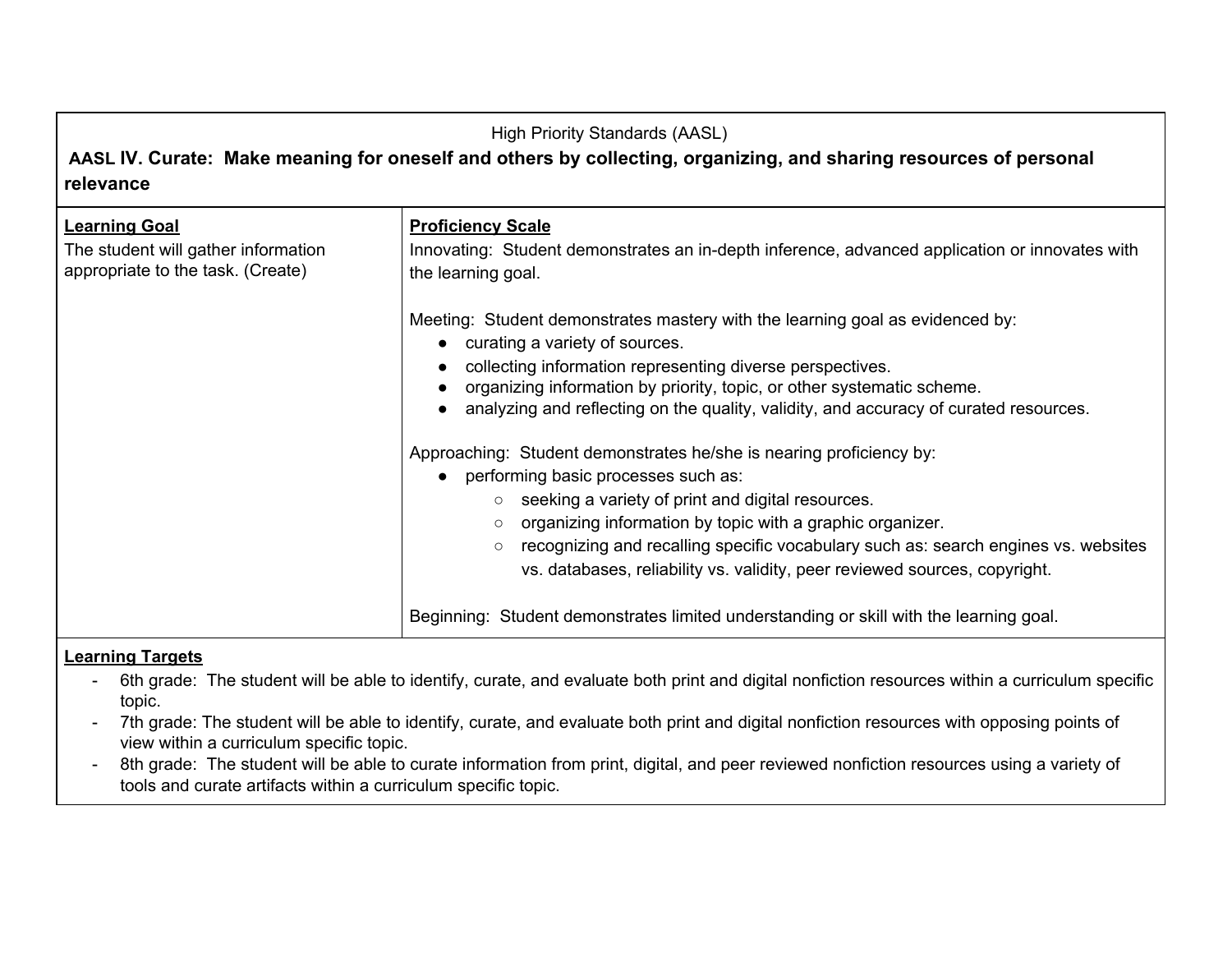| <b>High Priority Standards (AASL)</b><br>AASL IV. Curate: Make meaning for oneself and others by collecting, organizing, and sharing resources of personal relevance                                                                                                                                                                                                                                                                                                                                                                                                                                 |  |
|------------------------------------------------------------------------------------------------------------------------------------------------------------------------------------------------------------------------------------------------------------------------------------------------------------------------------------------------------------------------------------------------------------------------------------------------------------------------------------------------------------------------------------------------------------------------------------------------------|--|
| <b>Proficiency Scale</b><br>Innovating: Student demonstrates an in-depth inference, advanced application or innovates with the<br>learning goal.                                                                                                                                                                                                                                                                                                                                                                                                                                                     |  |
| Meeting: Student demonstrates mastery with the learning goal as evidenced by:<br>accessing and evaluating collaboratively constructed information sites.<br>contributing to collaboratively constructed information sites by ethically using and reproducing<br>others' work.<br>joining with others to compare and contrast information derived from collaboratively constructed<br>information sites.<br>openly communicating the ethical curation processes for others to use, interpret, and validate.                                                                                           |  |
| Approaching: Student demonstrates he/she is nearing proficiency by:<br>performing basic processes such as:<br>making an ethically curated resource available for others to reference.<br>recognizing and recalling specific vocabulary such as:<br>$\circ$<br>global networking: closed and open sources, copyright: infringement, remix, reuse,<br>rework, bibliography/works cited, intellectual property, collaborative sources: open<br>source sites, blogs, podcasts, YouTube, social media platforms.<br>Beginning: Student demonstrates limited understanding or skill with the learning goal |  |
|                                                                                                                                                                                                                                                                                                                                                                                                                                                                                                                                                                                                      |  |

- 6th grade: The student will be able to exchange ethical resources for others to contribute compare and contrast on an information site.
- 7th grade: The student will be able to exchange ethical resources for others to evaluate.
- 8th grade: The student will be able to exchange and contribute to the understanding of others by providing a variety of ethically curated resources.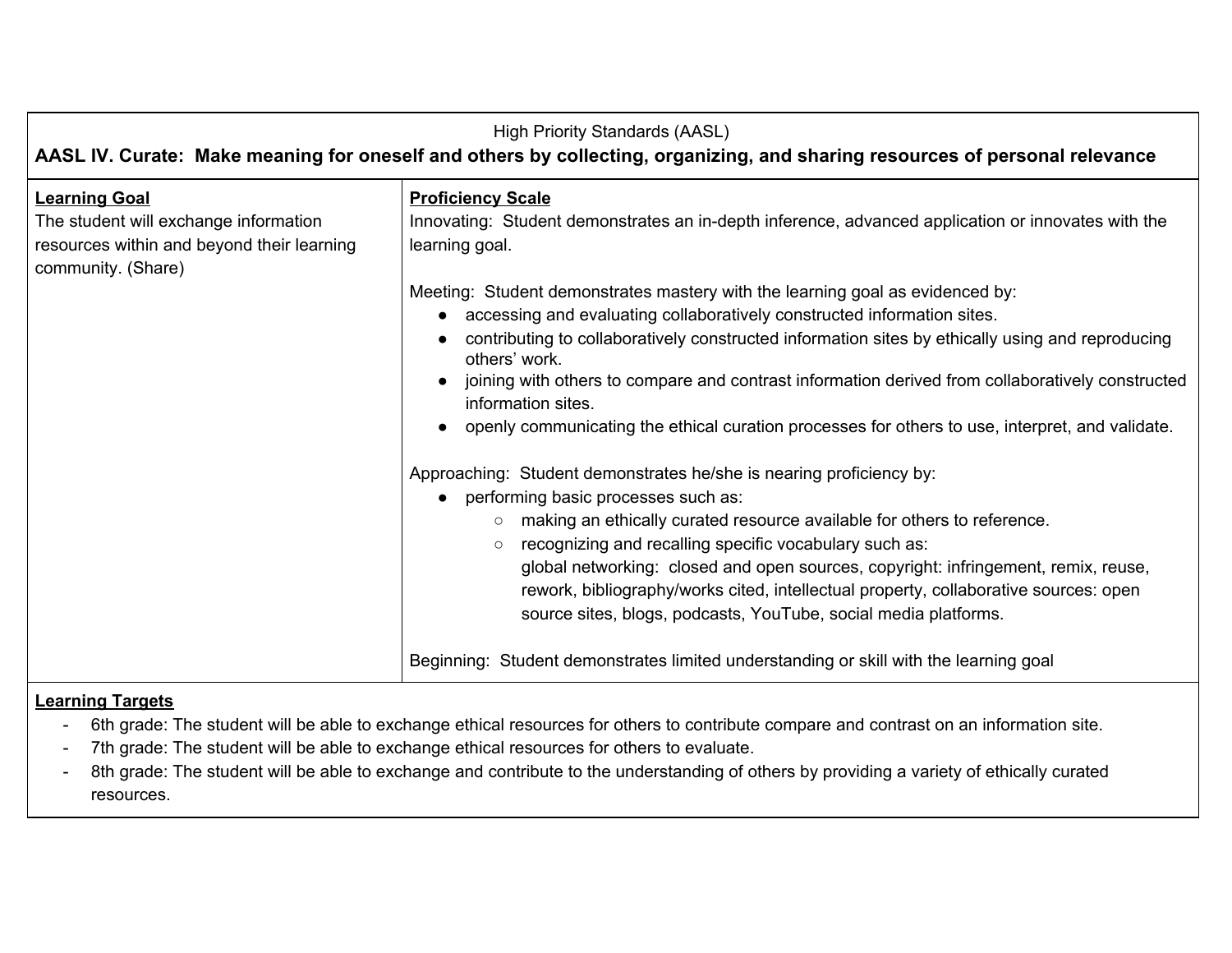# Explore

| <b>High Priority Standards (AASL)</b><br>AASL V. Explore: Discover and innovate in a growth mindset developed through experience and reflection |                                                                                                                                                                                                                                                                                                                                               |
|-------------------------------------------------------------------------------------------------------------------------------------------------|-----------------------------------------------------------------------------------------------------------------------------------------------------------------------------------------------------------------------------------------------------------------------------------------------------------------------------------------------|
| <b>Learning Goal</b><br>The student will develop and satisfy<br>personal curiosity. (Think)                                                     | <b>Proficiency Scale</b><br>Innovating: Student demonstrates an in-depth inference, advanced application or innovates with<br>the learning goal.                                                                                                                                                                                              |
|                                                                                                                                                 | Meeting: Student demonstrates mastery with the learning goal as evidenced by:<br>reading widely and deeply in multiple formats and write and create for a variety of<br>purposes.<br>identifying multiple resources to challenge personal understanding.<br>recognizing capabilities and skills that can be developed, improved and expanded. |
|                                                                                                                                                 | Approaching: Student demonstrates he/she is nearing proficiency by:<br>performing basic processes such as:<br>identifying areas of personal interest.<br>$\circ$<br>recognizing and recalling specific vocabulary such as: genre distinction, award<br>$\circ$<br>books, book trailers, Destiny Discover reviews.                             |
|                                                                                                                                                 | Beginning: Student demonstrates limited understanding or skill with the learning goal.                                                                                                                                                                                                                                                        |

- 6th grade: The student will be able to identify similarities and differences between library genres.
- 7th grade: The student will be able to reflect and question personal assumptions and misconceptions.
- 8th grade: The student will be able to engage in inquiry based processes for personal growth.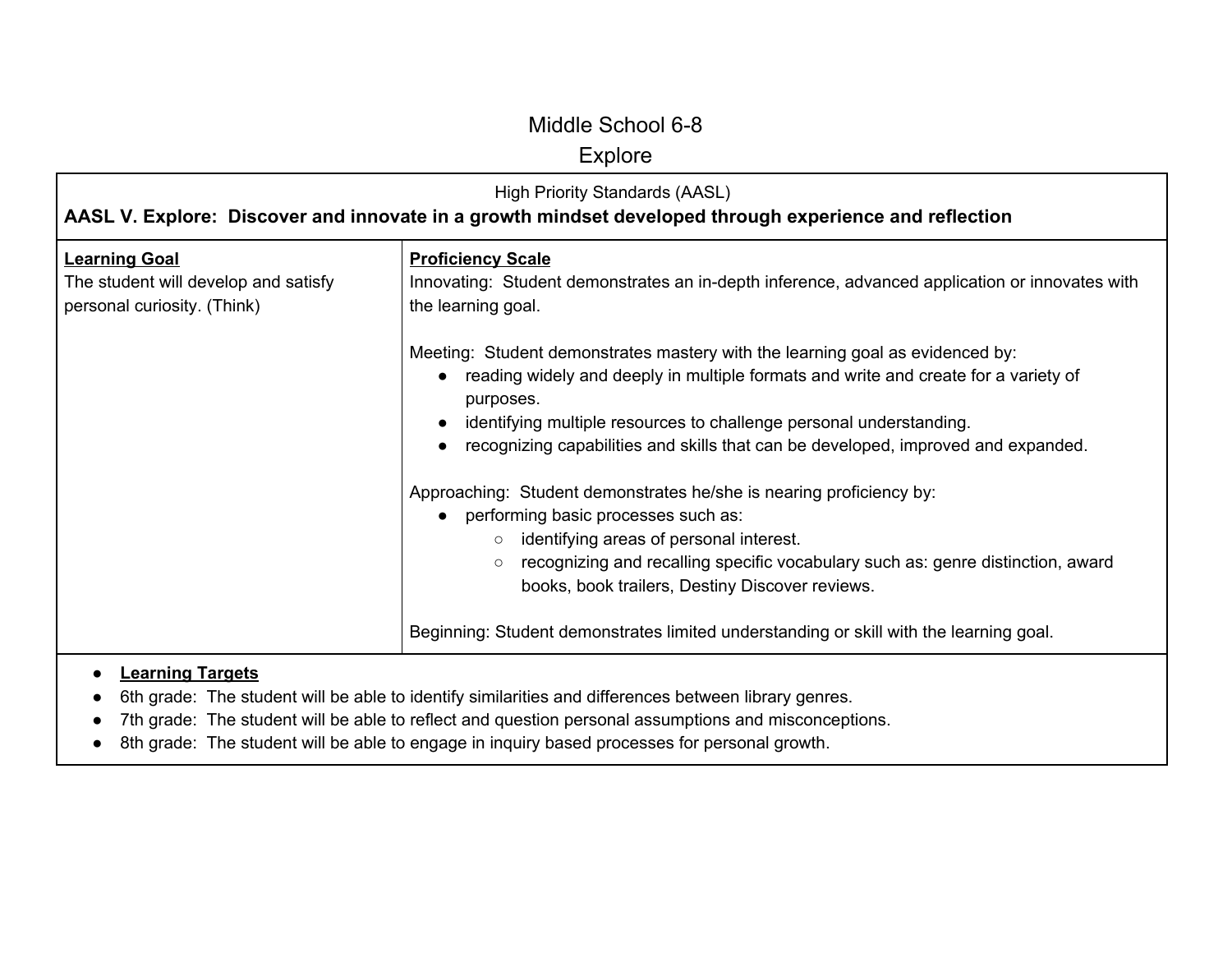| <b>High Priority Standards (AASL)</b><br>AASL V. Explore: Discover and innovate in a growth mindset developed through experience and reflection |                                                                                                                                                                                                                                                                                                                                                                                                                                                                                                                                                                                                                                                                                                                                                      |
|-------------------------------------------------------------------------------------------------------------------------------------------------|------------------------------------------------------------------------------------------------------------------------------------------------------------------------------------------------------------------------------------------------------------------------------------------------------------------------------------------------------------------------------------------------------------------------------------------------------------------------------------------------------------------------------------------------------------------------------------------------------------------------------------------------------------------------------------------------------------------------------------------------------|
| <b>Learning Goal</b><br>The student will be able to construct new<br>knowledge. (Create)                                                        | <b>Proficiency Scale</b><br>Innovating: Student demonstrates an in-depth inference, advanced application or innovates with<br>the learning goal.                                                                                                                                                                                                                                                                                                                                                                                                                                                                                                                                                                                                     |
|                                                                                                                                                 | Meeting: Student demonstrates mastery with the learning goal as evidenced by:<br>problem solving through cycles of design, implementation, and reflection.<br>persisting through self-directed pursuits by thinking and making.<br>responding to and reflecting upon challenges within multiple self-directed task.<br>Approaching: Student demonstrates he/she is nearing proficiency by:<br>performing basic processes such as:<br>attempting to construct new or expanding existing knowledge using a growth<br>$\circ$<br>mindset.<br>recognizing and recalling specific vocabulary such as: design process: identify<br>problem, research, brainstorm, global vs local, analyze, develop solutions,<br>implementation of action step, feedback. |
|                                                                                                                                                 | Beginning: Student demonstrates limited understanding or skill with the learning goal.                                                                                                                                                                                                                                                                                                                                                                                                                                                                                                                                                                                                                                                               |

 $\blacksquare$ 

- 6th grade: The student will be able to problem solve through the cycle of design and implementation.
- 7th grade: The student will be able to identify strategies to construct new knowledge.
- 8th grade: The student will be able to apply concepts of design thinking to construct and reflect upon new knowledge.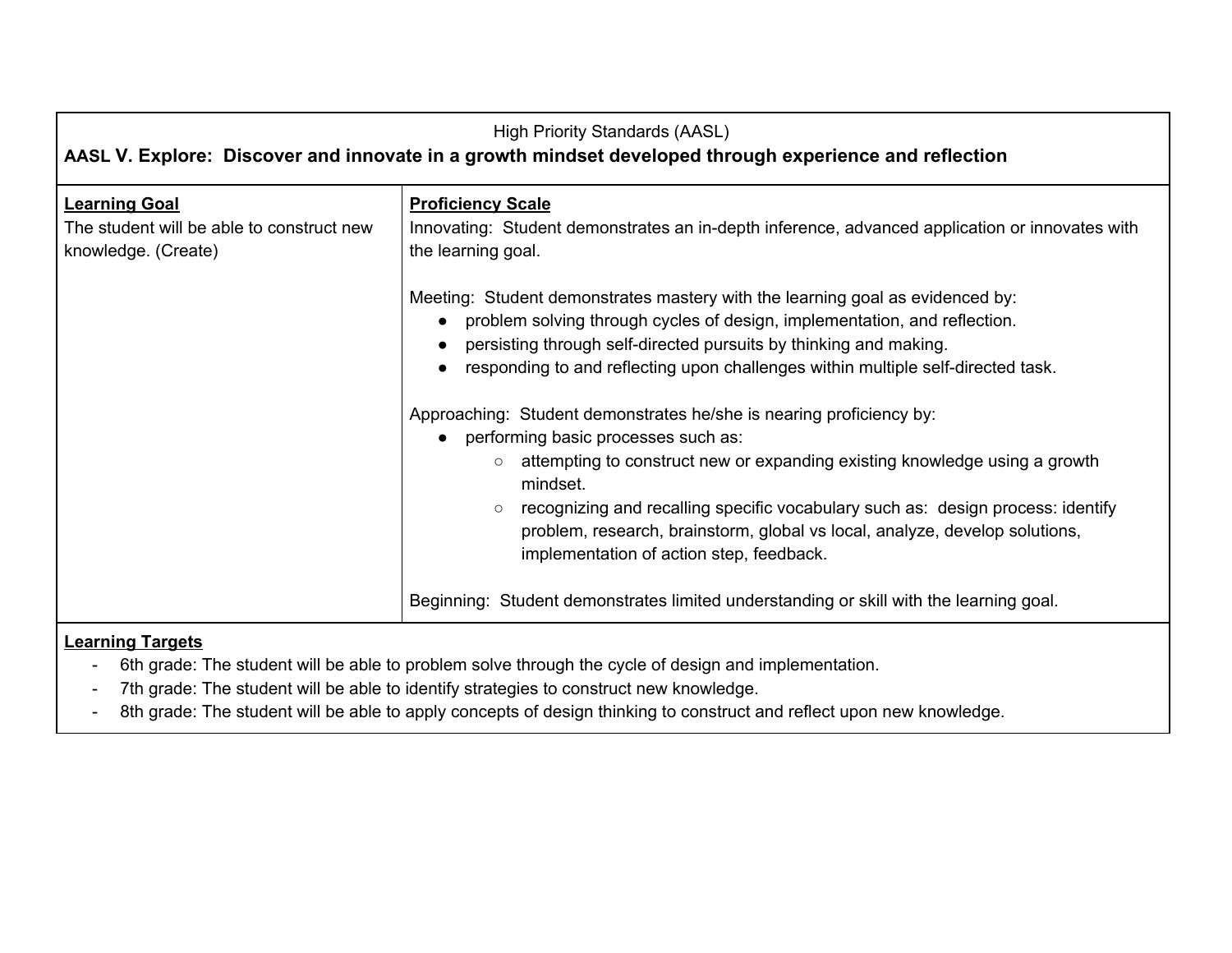| <b>High Priority Standards (AASL)</b><br>AASL V. Explore: Discover and innovate in a growth mindset developed through experience and reflection. |                                                                                                                                                                                                                                                                                                                                                                                                                               |  |
|--------------------------------------------------------------------------------------------------------------------------------------------------|-------------------------------------------------------------------------------------------------------------------------------------------------------------------------------------------------------------------------------------------------------------------------------------------------------------------------------------------------------------------------------------------------------------------------------|--|
| <b>Learning Goal</b><br>The student will engage with the learning<br>community. (Share)                                                          | <b>Proficiency Scale</b><br>Innovating: Student demonstrates an in-depth inference, advanced application or innovates with the<br>learning goal.                                                                                                                                                                                                                                                                              |  |
|                                                                                                                                                  | Meeting: Student demonstrates mastery with the learning goal as evidenced by:<br>• expressing curiosity about a topic of personal interest or curricular relevance.<br>co-constructing innovative means of investigation.<br>collaboratively identifying innovation solutions to a challenge or problem.<br>accepting feedback for positive and constructive growth.<br>actively participating within the learning community. |  |
|                                                                                                                                                  | Approaching: Student demonstrates he/she is nearing proficiency by:<br>performing basic processes such as:<br>$\bullet$<br>participating within the learning community.<br>$\circ$<br>recognizing and recalling specific vocabulary such as: co-constructing, collaboration,<br>feedback, engagement, respectful critique.                                                                                                    |  |
|                                                                                                                                                  | Beginning: Student demonstrates limited understanding or skill with the learning goal                                                                                                                                                                                                                                                                                                                                         |  |
| l a característic de la característic                                                                                                            |                                                                                                                                                                                                                                                                                                                                                                                                                               |  |

- 6th grade: The student will be able to respectfully accept and critique others within the school's learning community.
- 7th grade: The student will be able to co-construct solutions to a challenge within a local learning community.
- 8th grade: The student will be able to collaboratively identify solutions within a global learning community.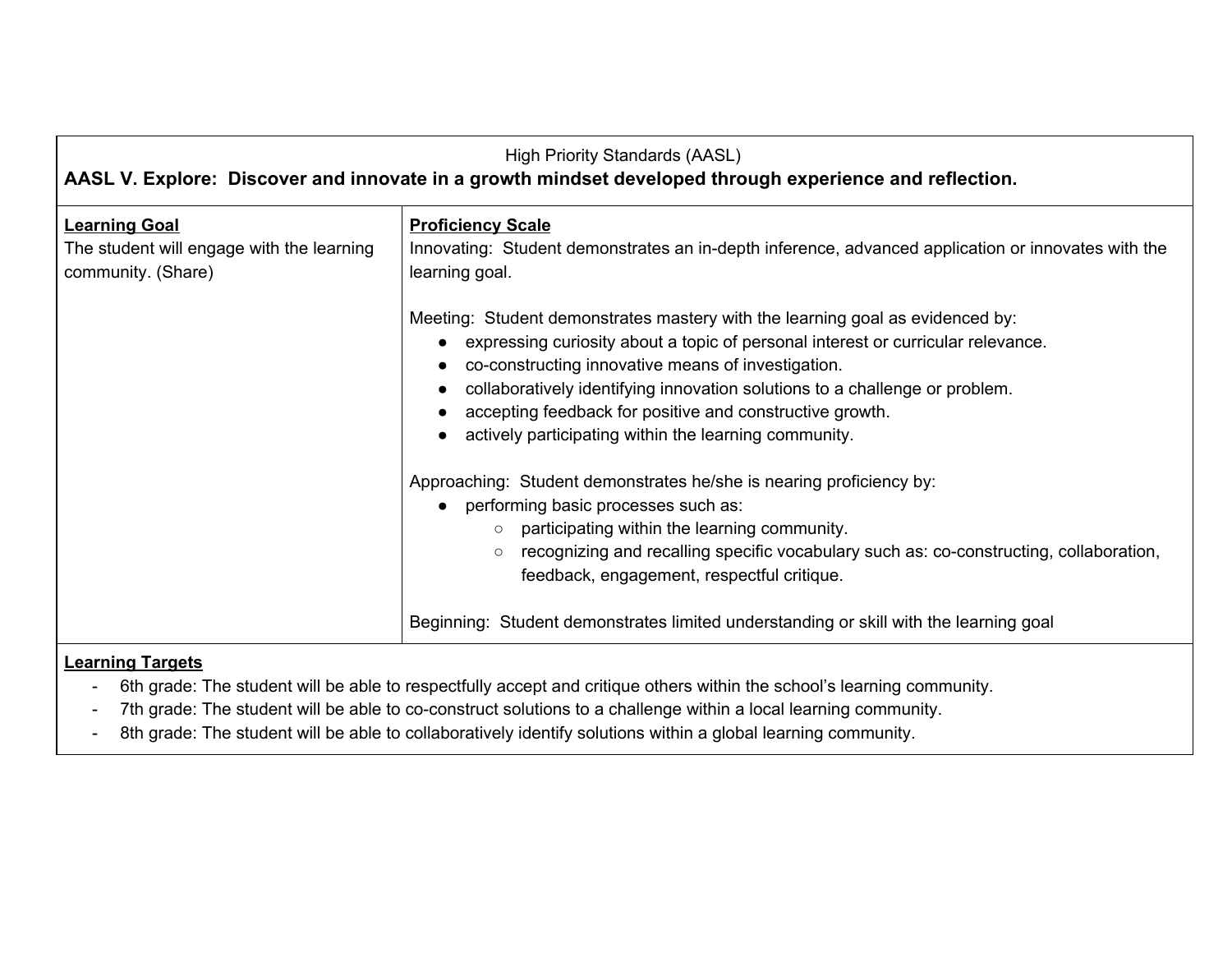## Engage

High Priority Standards (AASL)

**AASL VI. Engage: Demonstrate safe, legal, and ethical creating and sharing of knowledge products independently while engaging in a community of practice and an interconnected world**

| <b>Learning Goal</b><br>The student will follow ethical and legal<br>guidelines for gathering and using<br>information. (Think) | <b>Proficiency Scale</b><br>Innovating: Student demonstrates an in-depth inference, advanced application or innovates with the<br>learning goal.                                                                                                                                                                                                                                                                                         |
|---------------------------------------------------------------------------------------------------------------------------------|------------------------------------------------------------------------------------------------------------------------------------------------------------------------------------------------------------------------------------------------------------------------------------------------------------------------------------------------------------------------------------------------------------------------------------------|
|                                                                                                                                 | Meeting: Student demonstrates mastery with the learning goal as evidenced by:<br>responsibly applying information, technology, and media to learning.<br>understanding the ethical use of information, technology, and media.<br>evaluating information for accuracy, validity, social and cultural context, and appropriateness for<br>need.<br>reflecting on ethical processes.                                                        |
|                                                                                                                                 | Approaching: Student demonstrates he/she is nearing proficiency by:<br>performing basic processes such as:<br>identifying the information source.<br>$\circ$<br>recognizing and recalling specific vocabulary such as: ethics, sexting, sextortion,<br>$\circ$<br>Netiquette, chat, cyberbullying, digital footprint, direct messaging, instant messaging,<br>profile, social media, texting, trolling, Acceptable User Agreement (AUA). |
|                                                                                                                                 | Beginning: Student demonstrates limited understanding or skill with the learning goal.                                                                                                                                                                                                                                                                                                                                                   |

- 6th grade: The student will be able to identify the need for the ethical use of information.
- 7th grade: The student will be able to identify and evaluate the usage of media as ethical.
- 8th grade: The student will be able to identify, evaluate, and apply ethical standards for the use of information, technology, and media.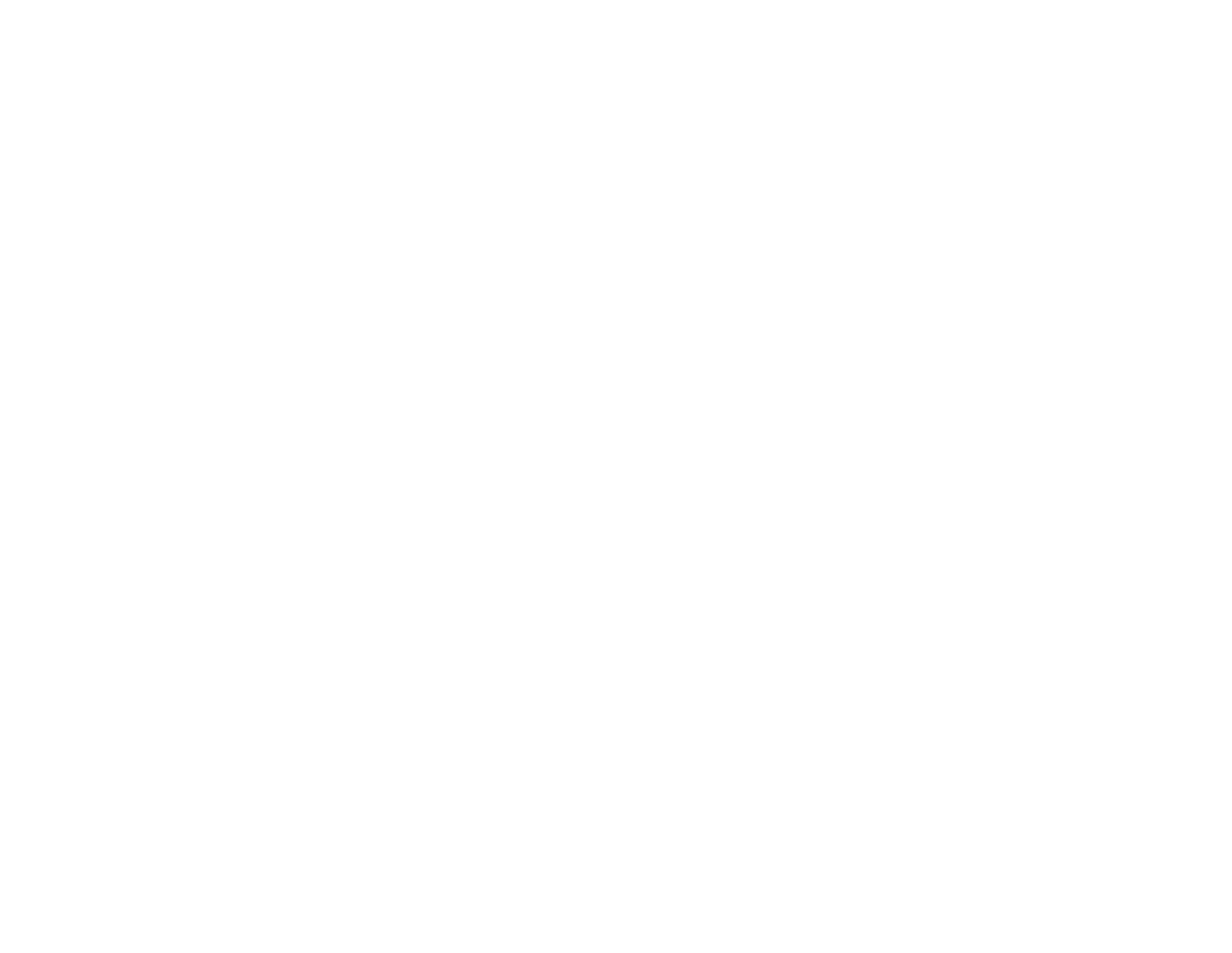| <b>High Priority Standards (AASL)</b><br>AASL VI. Engage: Demonstrate safe, legal, and ethical creating and sharing of knowledge products independently while<br>engaging in a community of practice and an interconnected world |                                                                                                                                                                                                                                                                                                                                                                                                                                                                        |  |
|----------------------------------------------------------------------------------------------------------------------------------------------------------------------------------------------------------------------------------|------------------------------------------------------------------------------------------------------------------------------------------------------------------------------------------------------------------------------------------------------------------------------------------------------------------------------------------------------------------------------------------------------------------------------------------------------------------------|--|
| <b>Learning Goal</b><br>The student will use valid information and<br>reasoned conclusions to make ethical<br>decisions in the creation of knowledge.                                                                            | <b>Proficiency Scale</b><br>Innovating: Student demonstrates an in-depth inference, advanced application or innovates with<br>the learning goal.                                                                                                                                                                                                                                                                                                                       |  |
| (Create)                                                                                                                                                                                                                         | Meeting: Student demonstrates mastery with the learning goal as evidenced by:<br>ethically using and reproducing others' work with MLA citation.<br>acknowledging authorship and demonstrating respect for the intellectual property of others.<br>include elements in personal-knowledge products that allow others to create content<br>appropriately.<br>inspiring others to engage in safe, responsible, ethical, and legal information behaviors.                 |  |
|                                                                                                                                                                                                                                  | Approaching: Student demonstrates he/she is nearing proficiency by:<br>performing basic processes such as:<br>$\bullet$<br>implementing elements of copyright.<br>$\circ$<br>recognizing and recalling specific vocabulary such as: conclusion, permissions,<br>$\circ$<br>works cited/bibliography, Acceptable User Agreement (AUA), copyright<br>infringement, intellectual property, personally identifiable information, plagiarism.<br>paraphrase, ethics, legal. |  |
|                                                                                                                                                                                                                                  | Beginning: Student demonstrates limited understanding or skill with the learning goal.                                                                                                                                                                                                                                                                                                                                                                                 |  |

 $\blacksquare$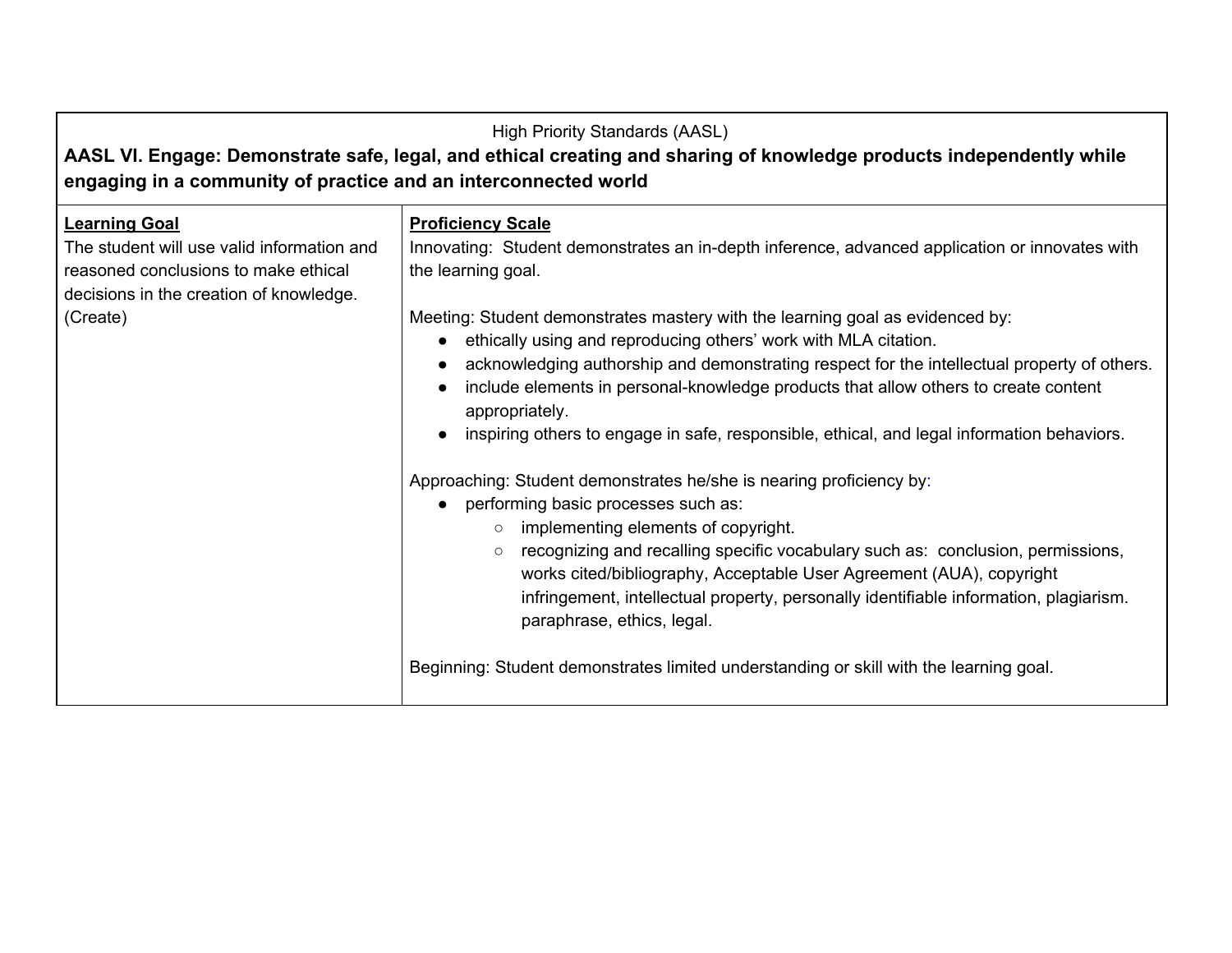- 6th grade: The student will be able to demonstrate an understanding of the sharing of intellectual property by citing sources.
- 7th grade: The student will be able to follow the clearly stated policies of the Acceptable User Agreement (AUA).
- 7th grade: The student will be able to co-collaborate using limited identifiers.
- 7th grade: The student will be able to demonstrate an understanding of and respect for the rights and obligations of using and sharing intellectual property.
- 8th grade: The student will be able to apply their understanding of sharing their own intellectual property.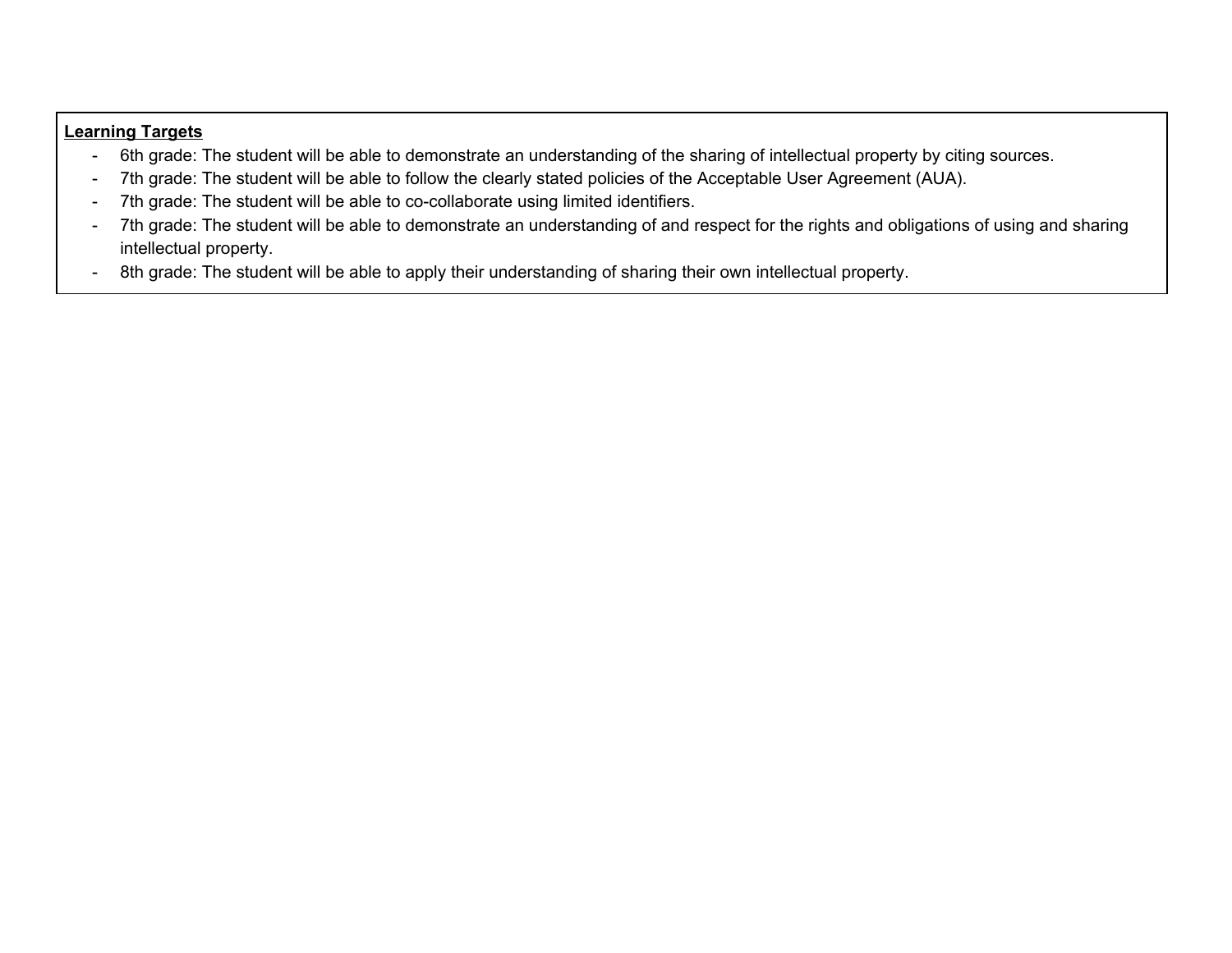## **AASL VI. Engage: Demonstrate safe, legal, and ethical creating and sharing of knowledge products independently while engaging in a community of practice and an interconnected world**

| <b>Learning Goal</b><br>The student will responsibly, ethically, and<br>legally share new information with the<br>global community. (Share) | <b>Proficiency Scale</b><br>Innovating: Student demonstrates an in-depth inference, advanced application or innovates with<br>the learning goal.                                                                                                                                                                                                                                                                                                                                                                                                                                                                                             |
|---------------------------------------------------------------------------------------------------------------------------------------------|----------------------------------------------------------------------------------------------------------------------------------------------------------------------------------------------------------------------------------------------------------------------------------------------------------------------------------------------------------------------------------------------------------------------------------------------------------------------------------------------------------------------------------------------------------------------------------------------------------------------------------------------|
|                                                                                                                                             | Meeting: Student demonstrates mastery with the learning goal as evidenced by:<br>sharing information resources in accordance with modification, reuse, and remix policies.<br>disseminating new knowledge through means appropriate for the intended audience with<br>limited identifiers.                                                                                                                                                                                                                                                                                                                                                   |
|                                                                                                                                             | personalizing their use of information and information technologies.<br>Approaching: Student demonstrates he/she is nearing proficiency by:<br>Performing basic processes by:<br>$\bullet$<br>responsibly employing personal safety measures in a digital environment.<br>$\circ$<br>understanding the copyright laws around reuse, modification, and remix of digital<br>$\circ$<br>material.<br>recognizing and recalling specific vocabulary such as: derivative, reuse, remix,<br>$\circ$<br>copyright, personally identifiable information, persona, reputation, digital identity,<br>gamer tags, handles, posting, hash tags, tagging. |
|                                                                                                                                             | Beginning: Student demonstrates limited understanding or skill with the learning goal.                                                                                                                                                                                                                                                                                                                                                                                                                                                                                                                                                       |
| <b>Learning Targets</b>                                                                                                                     |                                                                                                                                                                                                                                                                                                                                                                                                                                                                                                                                                                                                                                              |

- 6th grade: The student will be able to recognize the need to manage their digital identity and are aware of the permanence of their actions in the digital world.
- 7th grade: The student will be able to evaluate and modify their digital persona.